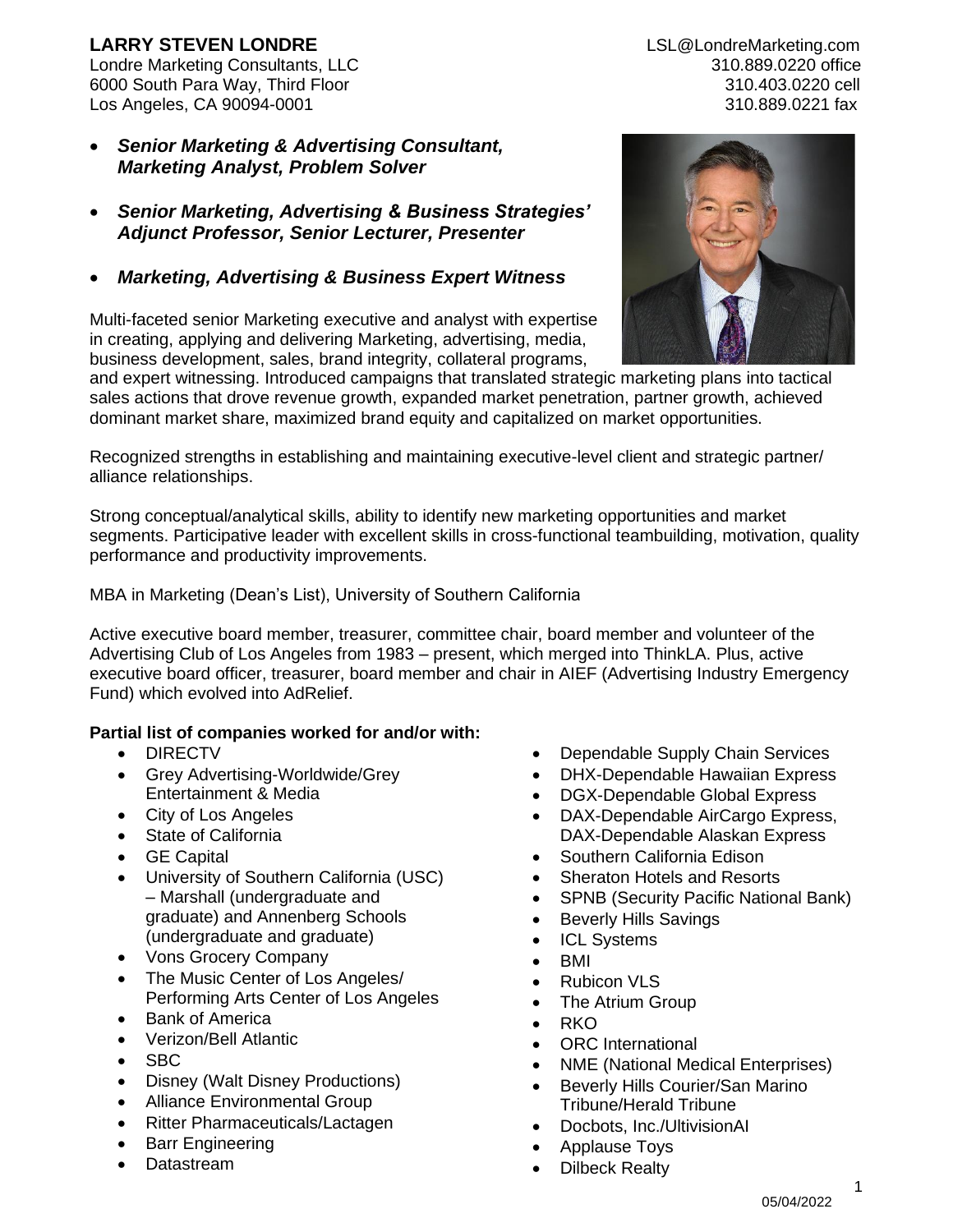- Pepperdine University (five campusesgraduate Business School-MBA program)
- California State University, Northridge (CSUN), David Nazarian College of Business and Economics) – undergrad and graduate

#### **Expert Witness cases have involved:**

- Marketing
- Advertising
- Breach of contract, related to marketing, promotion and advertising
- Business practices
- Unfair competition
- Rescission
- Media
- Unlawful, unfair, or fraudulent business activities/practices, related to marketing and advertising
- Contracts
- Sponsorships
- False advertising
- Franchises, franchisors and franchisees
- Trademark infringement
- Intellectual property
- Patents
- Usage of models
- Branding
- Retail/Retailing
- Advertising agencies
- Business code and professions code compliance and violations, related to marketing, promotion and advertising
- Trade secrets
- Client, agency business practices
- Unjust enrichment
- Misappropriation of likeness
- Unfair advertising
- Deceptive advertising
- Violations of Lanham Act
- Trademarks at issue
- Comparative advertising
- Comparative promotion
- Packaging
- Value of advertising and media campaigns

Since 2002, I have served as an expert witness and have been designated as an expert witness involving Marketing, Advertising, Trademark, Patent, Promotion, Breach of Contract, Unfair Competition, Custom and Practice, Lanham and Robinson-Patman Act Violations and others.

Certified Forensic Litigation Consultant (CFLC)™ Forensic Professional (FEWA), July 2015; last renewed on September 17, 2021, and valid through December 31, 2024.

I have been deposed, testified in court and arbitration: 49 times.

Litigation support, approximately 53% plaintiff and 47% defendant cases. Also provided pre-litigation analysis on pending litigations, both sides.

I have served as a consultant and/or expert witness for: California Department of Justice; State of Washington, Office of Attorney General; State of California, State Attorney General; Alameda County District Attorney; Monterey County District Attorney; Santa Cruz County District Attorney; Office of the San Diego City Attorney; Office of Los Angeles City Attorney; Alameda Corridor-East Construction Authority on behalf of the San Gabriel Valley Council of Governments; California Alcoholic Beverage Control Board.

I have served as an expert or expert witness in over eighty-five matters throughout the US, including California, Arizona, New York, Nebraska, Nevada, Texas, Florida, Washington, North Carolina, South Carolina, Michigan, Minnesota, Missouri, Pennsylvania, Colorado, Kansas, Illinois and Utah, as well as District of Columbia and before the American Arbitration Association and JAMS (Judicial Arbitration and Mediation Services).

Additionally, I have served in United States District Courts in the states of California, Florida, Minnesota, North Carolina, Ohio, Texas, Utah, Pennsylvania, Kansas and Nevada.

Cases also included contracts between partners, co-founders, directors, board of directors, sales people, sales forces, retail and suppliers of products to retail, franchisor and franchisees,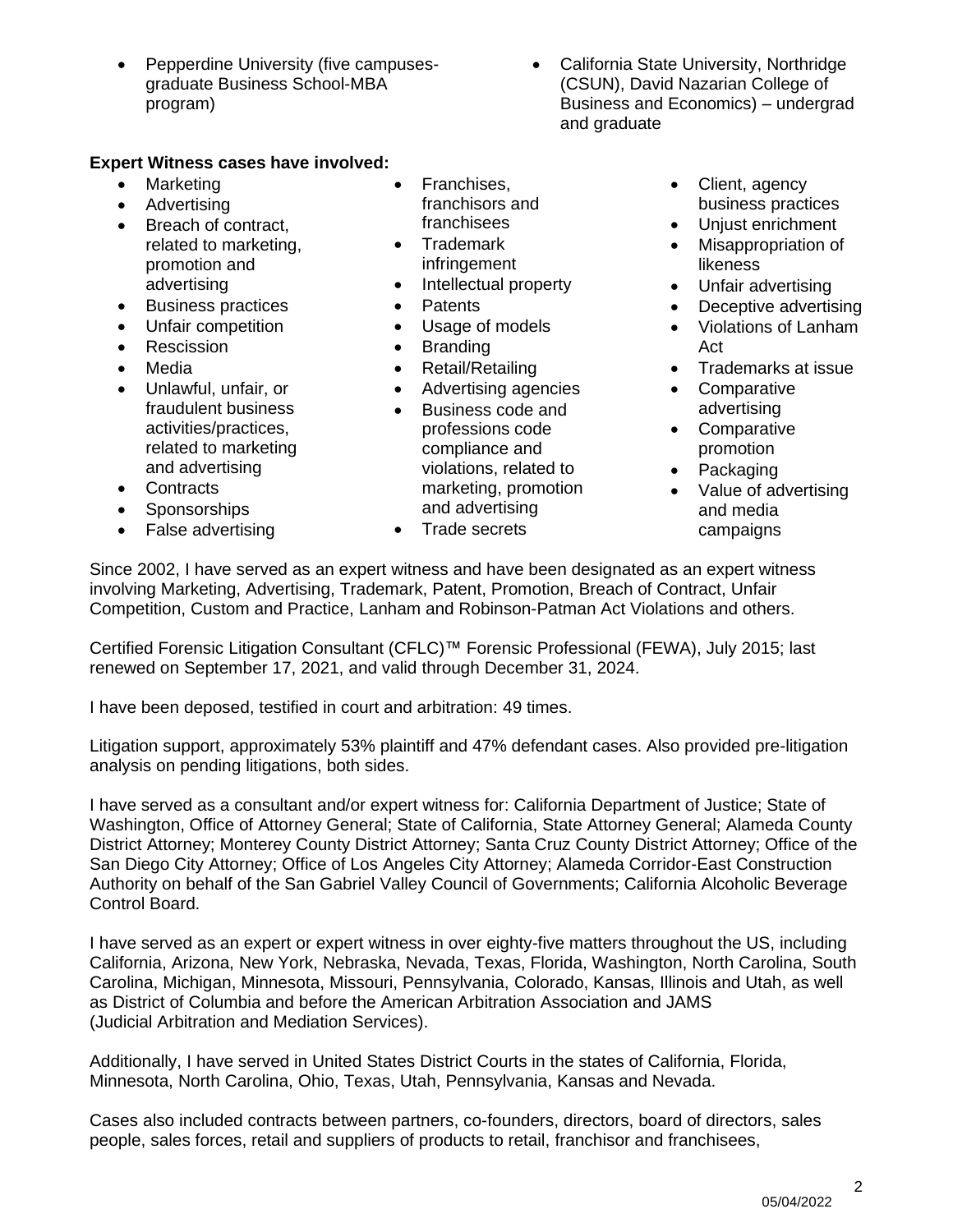management consultants, advertising agencies, clients, advertisers, suppliers, distributors, production firms and media.

Created and own the copyright for the Marketing concept, the Nine P's/9 P's ©2007 of Marketing [\(https://nineps.com\)](https://nineps.com/).

#### **Public Service Organizations/Not for Profit or Non-Profits served:**

- Advertising Club of Los Angeles
- ThinkLA
- The Music Center of Los Angeles/Performing Arts Center of LA, plus its Education Division
- AdRelief, formerly known as Advertising Industry Emergency Fund (AIEF)
- Los Angeles Fire Department (LAFD)
- California Special Olympics

#### PROFESSIONAL EXPERIENCE

- Partnership for a Drug Free America
- Town Hall
- L.A. Downtown Marketing Group
- LA Convention and Visitors Bureau (LACVB)
- Westwood Hills Property Owners (Homeowners) Association
- PH&L (Park Homes and Lofts) Homeowners Association

#### **LONDRE MARKETING CONSULTANTS, LLC; MARKETING, ADVERTISING and MEDIA EXPERT WITNESS SERVICES 2001 - Present & 1994 - 1997 Los Angeles, CA**

Independent Marketing Consultant & Expert Witness

Provide expertise in marketing campaign strategy, advertising, new business development, rollouts, collateral programs, expert witnessing, market penetration, Internet and web marketing, website development, and effectively identifying marketing opportunities for local, national and international business organizations.

Bring marketing, advertising and media consultants together to solve marketing problems and create opportunities.

Clients include and have included: GE Capital-ResCom (subsidiary of GE); University of Southern California (USC) - Annenberg School for Communication and Journalism; Alliance Environmental Group; Barr Engineering, Inc.; Getty Museum; DHX-Dependable Hawaiian Express; DAX-Dependable AirCargo Express; [DGX-Dependable Global Express;](https://adwords.google.com/select/ccidentity?oca=8261265291&dst=CampaignSummary) Rubicon VLS; Datastream, Saturday Night Magazine; Shimahara Illustration; Shimahara Graphics; Ritter Pharmaceuticals/Lactagen; and others.

#### **Marketing, Advertiser and Business Strategies' Adjunct Professor/Senior Lecturer/ Instructor/**

**Presenter:** Concurrently, have taught and presented in the undergraduate and graduate programs at University of Southern California (Marshall School of Business and Annenberg School for Communication and Journalism); California State University Northridge (CSUN); Loyola Marymount University; Southwestern School of Law; Pepperdine University; UCLA; Northrup University; Loyola Marymount, Loyola Law School, UCLA School of Law and others.

#### **DIRECTV - El Segundo, CA 1997 - 2001**

Entertainment / Communications/Sports Company

MARKETING DIRECTOR, Special Markets and Strategic Partnerships Created, orchestrated marketing programs, strengthened product positioning, improved marketing, established corporate partner/alliances, including the Telcos, planned strategies and promotional tactics. Built marketing team for special markets; hired, trained, mentored, and motivated team.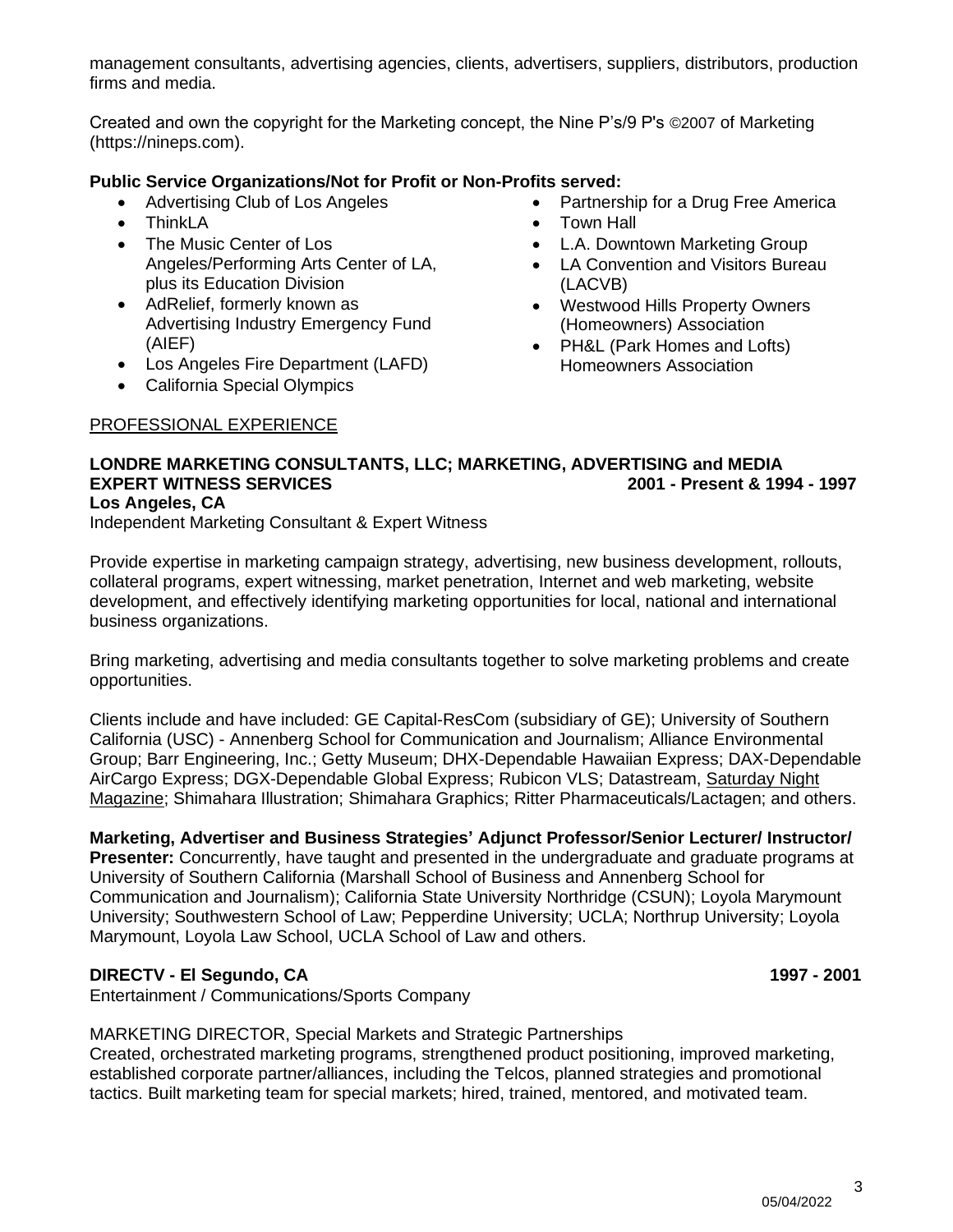- Competitively positioned company in several market segments by increasing customer base by 40% through marketing partnerships with the Telcos, Verizon/Bell Atlantic, Quest/US West, GTE, SBC/PacBell, and others.
- Instrumental in achieving a 43% increase in sales and more than 200 third-party programs by securing and managing a major sales program targeted to residential, multi-family dwellings, facilities, hospitality, and private offices.
- Benchmarked highly effective 25-piece collateral marketing and advertising program for MSOs and key accounts, including nine-part "right-of-entry" sales kit. Designed and implemented simplification program for new dealers.
- Dramatically increased private office acquisitions by 321% and multiple dwelling units by 8.7%.
- Teamed with advertising firms to create television, radio, print and online media marketing campaigns.
- Created and received with marketing partner, Bell Atlantic Video Service (Telco) "Stellar Year" award recognition/special standout performance /custom-designed promotion, Special Markets (1999)
- Executed innovative trade show and co-op marketing programs with 80 different partners and alliances.
- Acknowledged as "Partner of the Year" from Private Cable and Wireless Cable magazine (1999).

### **The Music Center / The Performing Arts Center of Los Angeles 1988 - 1994**

Music Center of Los Angeles - Dorothy Chandler Pavilion, Mark Taper Forum, Ahmanson Theatre, Education Division and Music Center Endowment

VICE PRESIDENT OF MARKETING & COMMUNICATIONS

Award-winning leadership of marketing, promotion, public relations, advertising, fundraising, special events, community access programs, direct mail and collateral materials.

- Moved organization from passive reactive model to proactive marketing model by changing corporate vision which resulted in motivating executive team and staff. Named and changed Public Affairs department to Music Center's Marketing & Communications department.
- Important gains achieved, increasing annual fundraising by 7.3% and retail store sales by 450%.
- Innovative team creation, marketing and promotional support and execution of LA Alive!, Dorothy Chandler Awards, Spotlight, KABC/Music Center Broadcast Celebrating 25<sup>th</sup> Anniversary, Viva L.A. Hope Street Festival to celebrate Mexican Independence Day, Viva Las Artistas and TGIF Concert Series and fundraising events.
- Promotional planning, fundraising planning, collateral, ground breaking press conferences for Walt Disney Hall.
- Maximized presence of Education Division's live arts programs, developing all aspects of program for heightened appeal and attraction to 1.2 million students throughout Southern California.
- Developed the promotional fundraising campaign for the Music Center's Endowment Campaign for the 21<sup>st</sup> Century.

Included creating, planning, producing special events for 25th Anniversary celebration, including presentation featuring Rose Parade float with First Interstate; Historical Founders Luncheon; KABC all-day radio remote; Blue Ribbon Children's Holiday Festival; 25 Alive! The Ford Music Center Festival; the special edition Los Angeles Times Magazine "Encore" on 9/10/1989; The 25<sup>th</sup> Anniversary Weekend; The PBS/KCET TV Show and celebration; The Music Center Birthday Party; 25<sup>th</sup> Anniversary video presentation with Charlton Heston.

Won eight PRSA (Public Relations Society of America) and Publicity Club Awards including "Best Southern California Program," 1991 and 1992.

4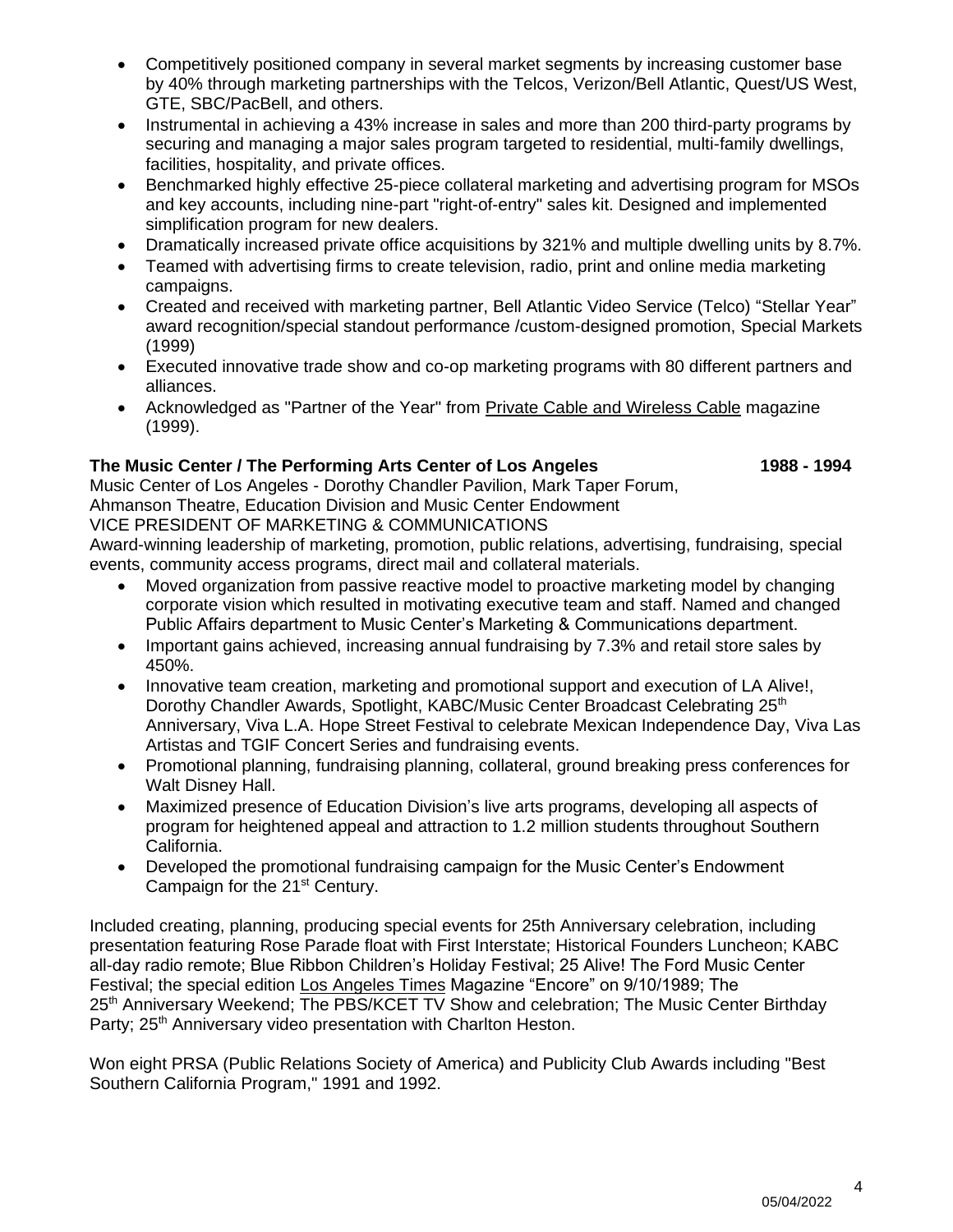5

SVP, VICE PRESIDENT-MANAGEMENT SUPERVISOR

VICE PRESIDENT, ACCOUNT SUPERVISOR, SENIOR ACCOUNT EXECUTIVE, A. E. Aggressive leadership with broad-based marketing responsibilities for national, regional and local entertainment, retail, and public service accounts. Fast track promotions of increasing responsibility to VP-Management Supervisor. Hand-picked to plan and execute multimedia marketing programs.

- Increased four-year market share from 11.9% to 17.3% by creating and designing marketing and store opening campaigns for Vons Grocery Co. in California and Nevada. Spearheaded 73 televisions spots plus expansion into new, out-of-state markets. Created a hundred radio promotions, multiple markets.
- Maximized exposure of Bank of America, Warner Bros., Showtime Cable Network and RKO Video/Pictures by designing national and regional advertising and promotions programs/campaigns.
- Earned reputation for top-notch design of marketing and media promotions for ABC Television Network.
- Developed marketing and advertising planning. Implemented creative marketing programs with vision and strategy for expansion of existing and new services for Southern California Edison.
- Achieved record-breaking fundraising dollars and involvement of highly public figures by developing high-quality public service advertising and event marketing for the California Special Olympics.

## **Walt Disney Productions/Disney – Burbank, CA 1980 - 1981**

MARKETING MANAGER - MOTION PICTURES

Aggressive marketing leadership with broad-based marketing, advertising and media responsibilities for national, regional and local assignments.

• Developed marketing and advertising planning, worked on national releases for "Mary Poppins (with 100 stations in national and local radio promotions)," "The Fox and the Hound," "The Devil and Max Devlin" and others. EPCOT planning.

## **Abert, Newhoff and Burr – Los Angeles, CA 1983 - 1987**

SENIOR VICE PRESIDENT

National, regional and local multimedia accounts at nationally recognized advertising agency.

- Designed and created marketing and advertising program for 14 Sheraton Hotels & Resorts, surpassing all existing sales figures on hotel occupancy. Won the 1985 "Agency of the Year" award from ITT Sheraton.
- Designed and created advertising programs for Beverly Hills Savings, National Medical Enterprises (19 hospitals and an HMO), RKO Video/Pictures.
- Created and developed award winning "There's Nothing Cool About Fireworks" anti-fireworks program for the Los Angeles Fire Department, which contribute to saving approximately \$30 million in property damage. Won Belding, Clio, California League of Cities, and other awards. Continued participation with the Fire Department program for 14 years, through 1998.

## **Security Pacific Bank – Los Angeles, CA** 1971 - **1975**

MARKETING OFFICER

Responsible for creating, implementing and executing regional and community marketing, plus promotional, new business development programs, including "Unique Package of Services," "Lifestyle Sweepstakes," "How to Balance Your Checkbook," "Oldest Personal Check Contest," "Santa Ynez Bicycle Safety Rodeos" in Camarillo and Solvang, auto and boat promotions, plus other bank services. Won bank's best Regional Marketing Campaign, 1974.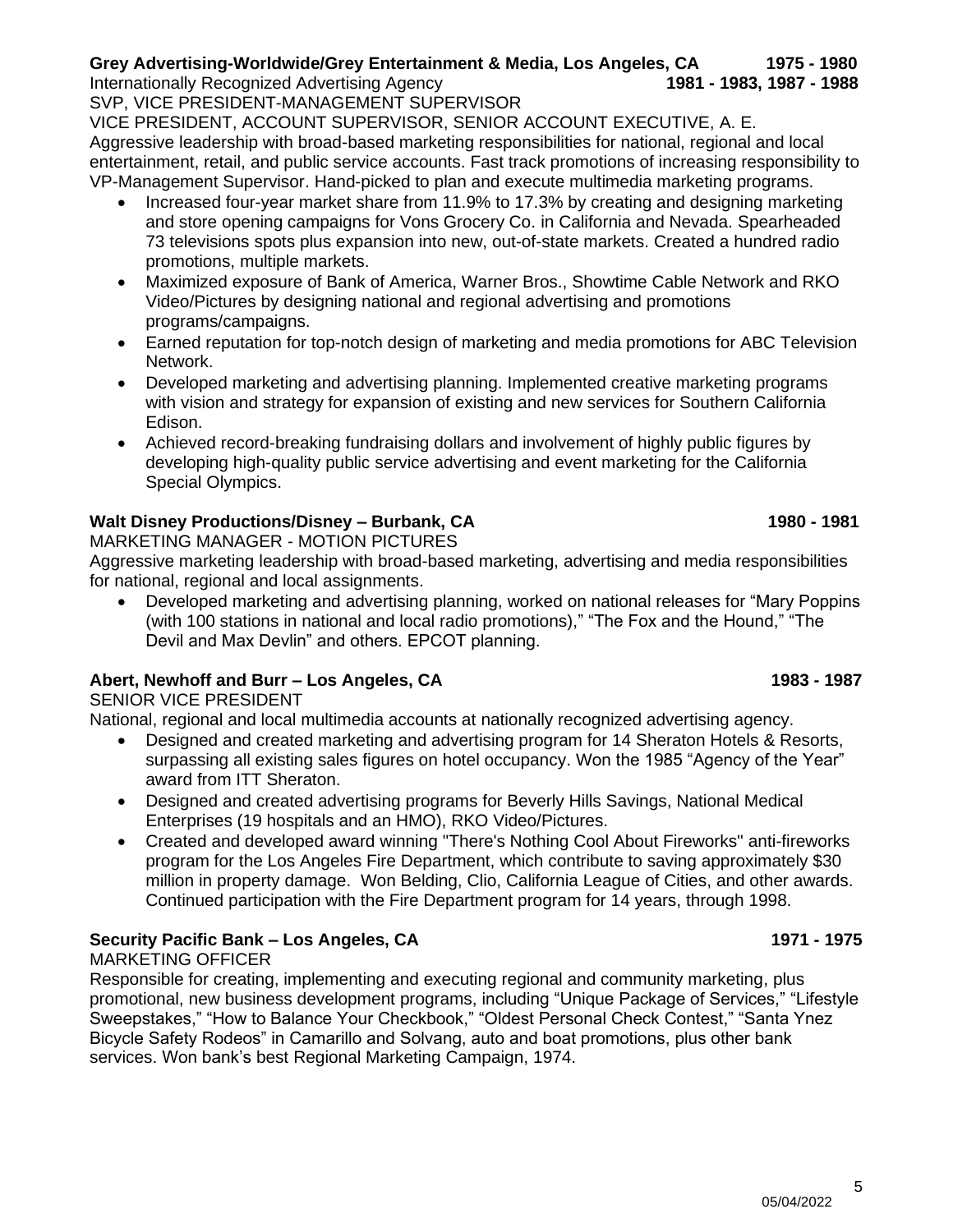### PROFESSIONAL TEACHING EXPERIENCE:

#### SENIOR LECTURER, INSTRUCTOR, SPEAKER, PRESENTER, SENIOR **1975 - Present** LECTURER, ADJUNCT FACULTY PROFESSOR

Have taught and presented on many subjects including Marketing Management; Consumer Behavior: Business Strategies Development, Execution and Implementation; Global Strategies; Business Strategies for Entertainment and Communication Companies; Advertising; Promotion; Integrated Marketing (IMC) and others in the graduate and undergraduate programs at the following schools and/or departments:

- University of Southern California, includes Marshall School of Business (undergraduate and graduate), [Marshall](http://www.marshall.usc.edu/greif/) [» Lloyd Greif Center for Entrepreneurial](http://www.marshall.usc.edu/greif/) [Studies,](http://www.marshall.usc.edu/greif/) Annenberg School for Communication and Journalism)
- Pepperdine University's MBA program (final, capstone classes in the MBA program; Seaver Center for Communication and Business, including Advertising, COMM 590 and Senior Seminar in Communication
- USC Gould Law School
- Loyola Law School

My courses, over 79 semesters, have included:

- **MBAM 659** and **MBAM 660:** Business Strategies Development, Execution and Implementation (Final, capstone class in classes in the MBA program at Pepperdine)
- **MBFE 658:** Strategic Marketing
- **GSBA 528:** Marketing Management
- **MKT 653:** Integrated Marketing Communications (IMC)
- **MBAM 619A and 619B:** Business Strategies and Implementation
- **COMM 542**: Business Strategies for Entertainment and Communication **Companies**
- UCLA School of Law
- Southwestern School of Law
- Loyola Marymount University (graduate)
- Advertising Center
- UCLA
- CSUN, California State University, Northridge (David Nazarian College of Business and Economics, undergraduate and graduate)
- West Los Angeles College
- Northrup University
- Cerritos College
- **COMM 541:** Integrated Media and Communication Strategies
- **GSBA 528:** Marketing Management
- **MKT 440: Integrated Marketing Communications**
- **JOUR 340:** Introduction to Advertising
- **BUS 307:** Marketing Management
- **MKT 304:** Marketing Management
- **MKT 100:** Conceptual Foundations of American Enterprise
- **COMM 599:** Global Communication

Frequent guest lecturer in Marketing, Branding, Consumer Behavior, Advertising, Business Strategies and Global Marketing & Media:

- Pepperdine University, Seaver Center for Communication and Business, including Advertising, Com 590: Senior Seminar in Communication
- [USC Marshall » Lloyd Greif Center for Entrepreneurial Studies](http://www.marshall.usc.edu/greif/) program, and Marshall School of Business
- USC Gould School of Law
- UCLA School of Law
- Southwestern School of Law
- Loyola Law School
- UCLA School of Television, Film and Digital Media, "Trends in Television and Emergence of Multiplatform Media" and "Television & New Media: Business and Legal Issues"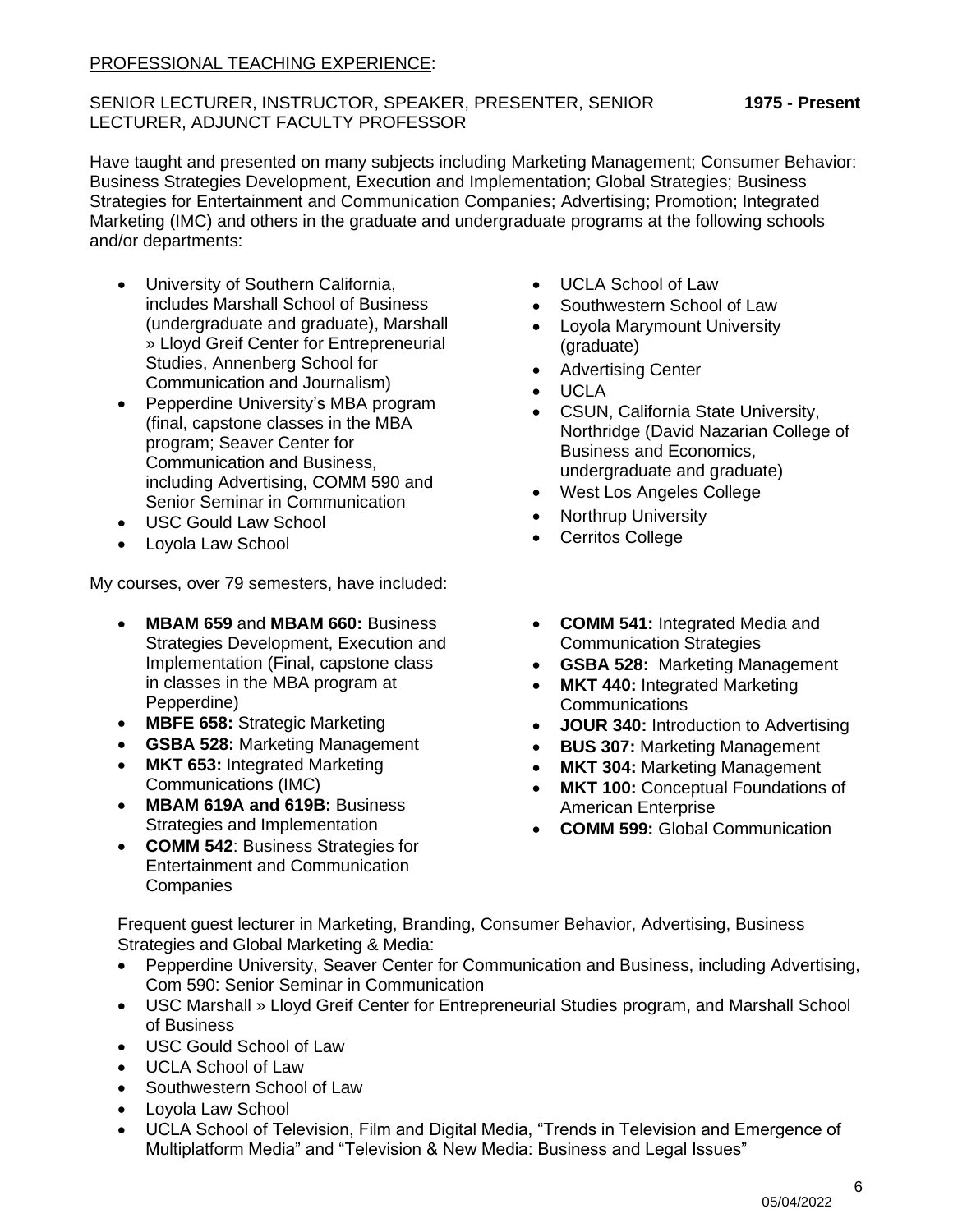- California State University, Northridge (CSUN), College of Business and Economics (graduate and undergraduate); American Marketing Association chapter
- Woodbury University, School of Media, Culture & Design
- California Lutheran University/CLU
- Orange Coast College
- Advertising Center
- University of Texas-Dallas, BCOM 4350 Advanced Business Communication
- USC Dornsife College of Letters, Arts & Sciences, "Principles of Consumer Psychology," in the Master's Human Behavior program
- FEWA (Forensic Expert Witness Association)
- Growth Consultants & Leading Grow Wise Forums/STAR Business Consulting, Inc. Top Line Revenue Group

Have conducted Marketing and Business Strategies Classes/Presentations/Seminars/Workshops/ Webinars in USA, China, Hong Kong, Cuba and on the web, including:

- "For Your Marketing & Advertising Projects: The 9P's © of Marketing: Real Insights, Strategies, Tactics, Plus a Little on Super Bowl LVI Ads" presentation at Pepperdine's Seaver College, Business Administration, Communication Division, to the ADV 575 (the Advertising Campaigns, Advertising Capstone Course), February 2022
- "For 275: '22/XXII/56/LVI Marketing and Advertising Lessons. For Better Decision-Making, TV Spots for Super Bowl LVI. My Show and Tell. Involving You" presentation at Pepperdine's Seaver College, Business Administration, Communication Division, to the ADV 275 class, February 2022
- "2022 is Close: Londre's Insights, Strategies and Tactics in the Real World of MMA. Our Global & US Marketplaces, with Business Experiences, IMC and the 9P's of Marketing (2007), with MMA --Marketing, Media and Advertising" presentation at Pepperdine's Seaver College, Business Administration, Communication Division, the 375.02 Advertising and Advertising Media class, October 2021
- "It's Almost 2022: Being Better Prepared For Your Future. The 9P's of Marketing, Branding, Clients, Promotion, Advertising, Agencies. Londre's Insights & Observations into the Real World" presentation at Pepperdine's Seaver College, Business Administration, Communication Division, the Advertising and Advertising Media class, October 2021
- "We're Live, Loyola Law School: What is Marketing? Advertising? Smart Learning About the 9P's of Marketing: Branding, "People"-Targeting, e-Commerce, Buying Behaviors, Promotion, without Zoom" presentation at Advertising and eCommerce Law, the Advertising Law Class 4065/E1, Loyola Law School, August 2021
- "In the Global & US Marketplace, with Business Experiences and the 9P's of Marketing (2007): Londre's Insights, Strategies and Tactics in the Real World of MMA-Marketing-Media-Advertising" presentation at Pepperdine's Seaver College, Business Administration, Communication Division, the Advertising and Advertising Media classes, June 2021
- "Londre's Insights, Strategies and Tactics in the Real World of MMA. Marketing and Advertising Lessons. For Better Decision-Making, Selected TV Spots of Super Bowl LV. My Show and Tell. Involving You" presentation at Pepperdine's Seaver College, Business Administration, Communication Division, the Advertising and Advertising Media classes, February 15 and 17, 2021
- "What is Marketing? Advertising? Let's Zoom with the 9P's of Marketing: Branding, "People"- Targeting, e-Commerce, Buying Behaviors, Promotion, With Global Experiences and the Nine P's of Marketing" presentation at Advertising and eCommerce Law, the Advertising Law Class 4065/E1, Loyola Law School, September 2020
- "Be Better, More Marketable: Communications, Presentations, Jobs, Interviews. Your Brand and Your Resume," at the BCOM 4350 Advanced Business Communication class, University of Texas, Dallas, September/October 2020
- "With the 9P's of Marketing (2007), Global & US Experiences, Londre's Insightful Gems into the Real World of MMA/Marketing. Media. Advertising" presentation at Pepperdine's Seaver College, Business Administration, Communication Division, the 375.02 Advertising and Advertising Media class, September 2020

7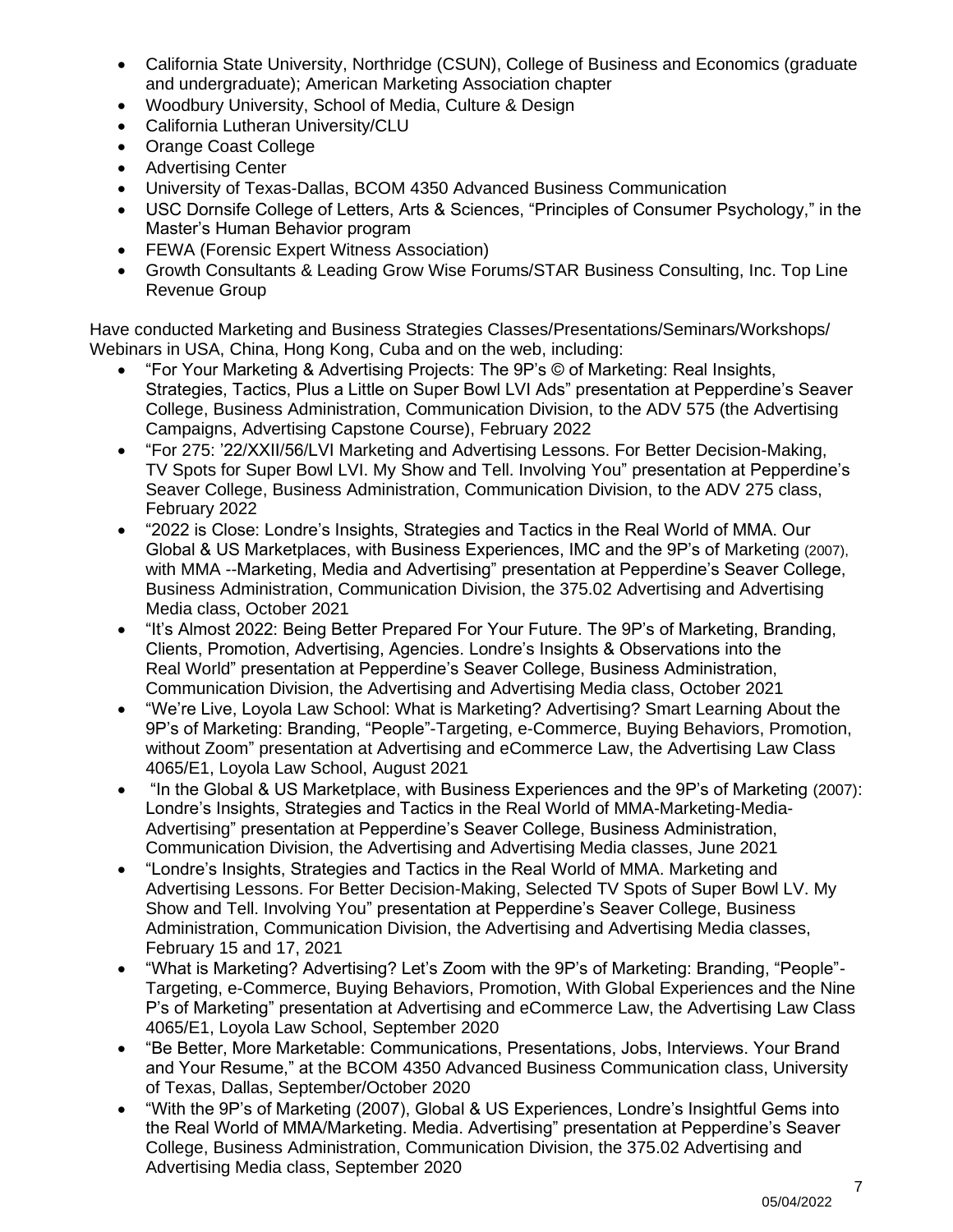- "Londre's Insights into the Real World of Marketing. Zooming with the 9P's of Marketing, Targeting ("People") Ads & Media. Global and US Experiences with the Nine P's of Marketing" presentation at MRKT 342 Media Marketing, School of Business, Woodbury University, September 2020
- "Presenting Super Bowl LIV TV Spots. Show and Tell. Evaluating the Spots: The Good, Bad, Ugly and Strange Ones," at Pepperdine's Seaver College, Business Administration, Communication Division, both Capstone Advertising and Advertising Media classes, February 2020
- "Involving You, UCLA. What is Marketing? Advertising? Branding? Promotion? With "People," Potential Purchasers, Targeting, Consumer Behavior, Global Experiences & Careers" presentation at Marketing Principles & Practices class (UCLA Extension), January 2020
- Judge, participant in jury review for Woodbury University's School of Media, Culture & Design, Department of Graphic Design, GDES 450-Professional Practice, December 2019
- Judge, Woodbury University's School of Media, Culture & Design, Department of Graphic Design, GDES 492: Senior Showcase, Degree Project, Professional Practice, November 2019
- "Ever Wondered Why Some Brands Are More Successful Than Others? Options & Solutions. What Is Marketing? Promotion and Advertising? Global Experiences and the 9P's of Marketing" presentation at MRKT 342 Media Marketing, School of Business, Woodbury University, October 2019
- "With the Nine P's of Marketing, Branding, "People"-Targeting, e-Commerce, Behavior, Promotion -- "What is Marketing? Advertising?" With Global Experiences and 9P's of Marketing" presentation at Advertising and e-Commerce Law, the Advertising Law Class 4065/E1, Loyola Law School, October 2019
- "The 9P's of Marketing, Branding, Promotion & Advertising. Londre's Insights & Observations into the Real World. Global Experiences and the 9P's of Marketing" presentation at Pepperdine's Seaver College, Business Administration, Communication Division, the Advertising and Advertising Media class, September 2019
- "What is Marketing? Advertising? With 9P's "People" Targeting, Promotion, Media, Ads, Branding, e-Commerce, Behavior," UCLA, FTV291C - TV & New Media: Business & Legal Issues, the Business & Legal Framework for TV, Multi-platform Media & Digital Content, April 2019
- "Londre's Super Bowl LIII Ads Show & Tell, with the Nine P's of Marketing, eight (8) elements of Promotion" presentation at Pepperdine's Seaver College, Business Administration, Communication Division, both Capstone Advertising and Advertising Media classes, February 4 and 6, 2019
- "Is a Super Bowl TV Spot Worth \$176,666 a Second? Options. What is Marketing? With 9P's of Marketing, Targeting - "People," Branding, Consumer Behavior, Promotion, Advertising, Global Experiences & Careers" presentation at Marketing Principles & Practices class (UCLA Extension), February 2019
- Judge, participant in jury review for Woodbury University's School of Media, Culture & Design, Department of Graphic Design, GDES 450-Professional Practice, November 2018
- "Londre's Insights & Observations in the Real World of Marketing's 9P's, Branding, Promotion & Advertising" presentation at Pepperdine's Seaver College, Business Administration, Communication Division, the Capstone Advertising and Advertising Media class, October 2018
- "Adding Branding, Papa Johns, Bird/Lime, Facebook, Consumer Behavior, Targeting- "People" & More to my What is Marketing? Promotion? Advertising?" presentation at Pepperdine's Seaver College, Business Administration, Communication Division, the Advertising and Advertising Media class, September 2018
- "What is Marketing? What is Advertising? With the Nine P's of Marketing, Targeting "People," Branding, e-Commerce, Consumer Behavior, Promotion & Global Experiences/Examples" presentation at Advertising and e-Commerce Law, the Advertising Law Class 4065/E1 (Loyola Law School), August 2018
- "What is Marketing? With 9P's of Marketing, Targeting "People," Branding, Consumer Behavior, Promotion, Advertising, Global Experiences & Careers" presentation at Marketing Principles & Practices class (UCLA Extension), July 2018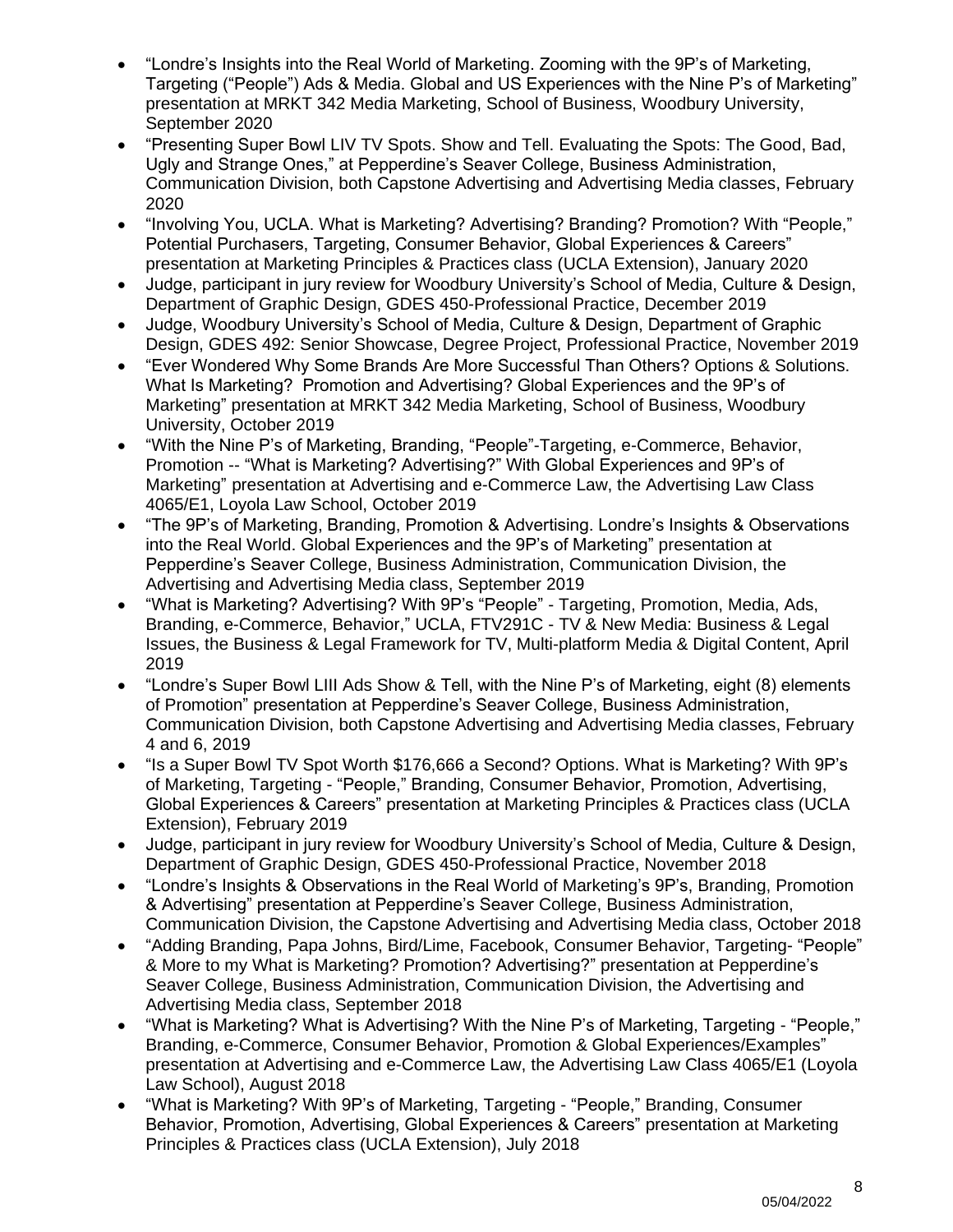- "About Career, Marketing, Jobs, Common/Street Sense, Advertising, Communication, Targeting, People & Nine P's of Marketing," presentation at Pepperdine's Seaver College, Business Administration, Communication Division, the Capstone Advertising and Advertising Media class, April 2018
- "Is A Super Bowl Spot Worth \$168,333 A Second? An Analysis of the Eight Components of Promotion and the 9P's of Marketing" presentation at Pepperdine's Seaver College, Business
- Administration, Communication Division, the Capstone Advertising and Advertising Media/Integrated Marketing Communication classes, February 2018
- PVPAL Election Presentation, "Meet the Candidates:" "It's About Interest, Transparency, Security, Safety and Financial Responsibility," October 2017
- "Bring it on: Nine P's of Marketing; Finding and Landing a Job plus Good Ads and Bad Ads" Presentation at Pepperdine's Seaver College, Business Administration, Communication Division, the Advertising and Advertising Media class, September 2017
- "Update, Manage and Promote Your Expert Witness Practice for Maximum Impact," FEWA (Forensic Expert Witness Association) Panel and Educational Training, April 2017
- "Evaluating Super Bowl LI Advertising, Spots and Promotion: Good and Bad Spots. The Challenges, With the Nine P's of Marketing." Presentation at Pepperdine's Seaver College, Business Administration, Communication Division, the Advertising and Advertising Media classes, February 2017
- "Understanding Marketing's Nine P's. Branding. Promotion's Eight Elements. Advertising. With Global Examples" presentation at Pepperdine's Seaver College, Business Administration, October 2016
- USC's "Inspire. Network. Connect." Alumni Leadership Conference and Workshop, as featured speaker and panelist with "Demystifying Communications" presentation, September 2016
- "Super Bowl 2016. The Best and Worst Ads. With 9P's of Marketing. What Worked and "It's Only Creative If It Sells." Pepperdine's College of Business and their IMC class, plus Cerritos College's Television Production class, February 2016
- "Your eVitamins: Educate, Encourage. Engage, Energize, With the Nine P's of Marketing," Pepperdine's College of Business, 2015
- "For Experts or Potential Experts: Marketing is Bigger Than Just Advertising, With the Nine P's of Marketing" at FEWA (Forensic Expert Witness Association) Annual Conference, Courses and Symposium, Expert Witness Marketing & Business Development Summit, April 2015
- "Courting, Cross Selling and Cross Promoting: Pumping up the Pipeline in the Expert Witness Community" at FEWA (Forensic Expert Witness Association) meeting and panel, November 2014
- "Confusion between Marketing & Advertising: What is Marketing? Advertising? Use of Media and Social Media. Plenty of Examples" UCLA's graduate class, Television & New Media: Business and Legal Issues, 2014
- Presenter of "Practical Business Insights into Marketing. It's More Than Just Advertising. Really, With the Nine P's of Marketing" at the Westchester Rotary, October 2014
- "What You Don't Know About Marketing & Advertising Can Burn You," sponsored by the Business Law Society at Southwestern School of Law, 2014
- USC Gould School of Law Alumni Association Speaker Series "Confusion between Marketing & Advertising: What difference does it make to Judges and Lawyers?" Approved State Bar of California**,** Continuing Legal Education (CLE) credit, April 2014
- "Planning. Nine P's of Marketing. Research. Good Ads, Bad Ads, Creativity & Sales." Pepperdine's College of Business and their IMC class, January 2014
- "What Clients Expect or What Clients Should Expect from Their Agencies and Partners," 2013
- "Effective Targeting with the Nine P's for a Great 2014," for Growth Consultants & Leading Grow Wise Forums/STAR Business Consulting, Inc., Top Line Revenue Group, 2013
- "Getting an Interview. Landing a Job. Practical, Insightful, Timely Advice and Counsel," for American Marketing Association (AMA), CSUN chapter, 2013
- "What is Marketing? What is Advertising? What is Promotion? What is Sales Promotion? With the Nine P's of Marketing & More," UCLA School of Law, 2013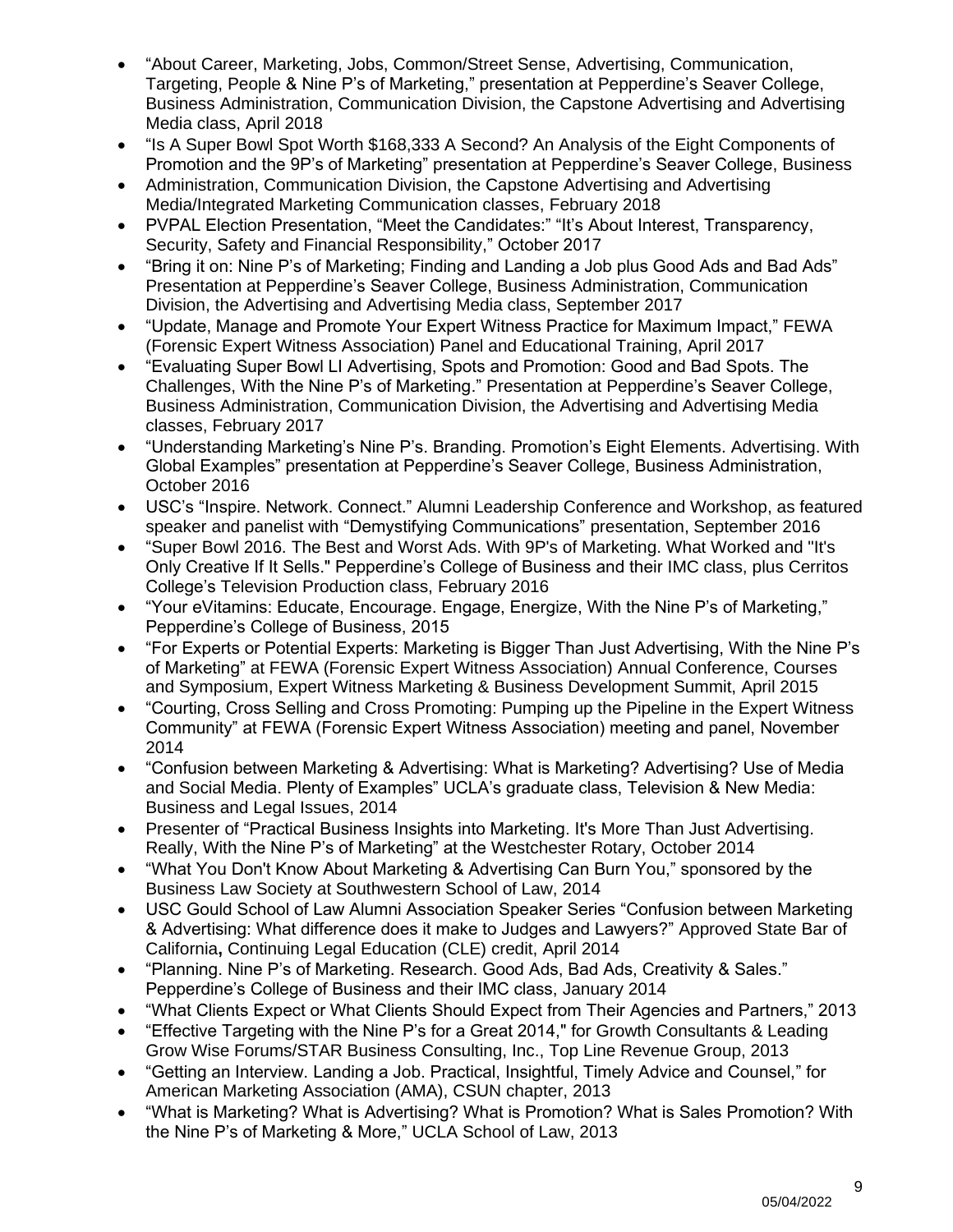- American Marketing Association (AMA) chapter presentation: "Marketing, Branding, Promotion, Advertising, Push & Pull, Integrated Communication & Global Examples," 2012
- "Cuba: Insights, Keys and Observations in its Marketing and Advertising," 2012
- "Best Global Marketing Tips, Techniques & Tactics for Marketing Executives in 2011." USC and Pepperdine, 2011
- "Global Marketing & Advertising, including Planning, Tips, Tactics and Best Practices," 2011
- "Understanding Branding, Blending Push & Pull Strategies, with Integrated and Global Communication Examples," 2011 and 2010
- "Understanding Branding, Blending Push & Pull Strategies, with Integrated and Global Communication Examples." USC, Pepperdine and CSUN, 2011, 2010 and 2009
- "Effective & Efficient Marketing, Strategies & Promotions," California Small Business Success Conferences, May 2007
- "Power Marketing & Advertising: Planning, Developing and Executing Global Strategies" seminar in Shanghai, China, 2004
- "Five Business Books that Made a Difference," Ad Club of Los Angeles Development Roundtable, sponsored by Smart Money, 1997
- Program Presenter, Public Relations Society of America (PRSA) "Successful Strategies, Programs and Events for Non-Profits in the 90's." July 1990
- Non-Profits in the 90's PIRATES (Public Service Directors) Presenter: "Where the Community Meets the Media: There's Always Been a Part of Public Service in My Blood." June 1990

## EDUCATION:

Master of Business Administration - Marketing, University of Southern California, Los Angeles (Dean's List) January, 1974

Bachelor of Science in Business Administration - Marketing, University of Southern California, Los Angeles (Dean's List) May, 1971

USC Advanced Management Program, 1995

Claremont Graduate University's Advanced Management Program, 1983

Community College Instructor Credential: Business and Industrial Management; Marketing and Distribution, Valid for life (No. 106750), issued March 28, 1974, by the board of the California Community Colleges

## ONGOING PROFESSIONAL DEVELOPMENT

- "Leading the Creation of the World's First Artificial Retina and Ophthalmology Research," the Half Century Trojans presented Mark Humayun, MD, PhD, from USC Roski Eye Institute, USC Ginsburg Institute for Biomedical Therapeutics, April 2022
- "Half Century Trojans presented Mark Humayun, MD, PhD, from USC Roski Eye Institute, USC Ginsburg Institute for Biomedical Therapeutics,
- [USC Half Century Trojans "Going Back to College Day,](https://click.uscalumni.usc.edu/?qs=4291faacd380de11666acde7c3e749925fda00831124efd7b6c6f56b8d276ba9ca00af59793faba14cd5069509b27ca0d3e0fc67bceb6359)" February 2022
- "Yelp's Presentation "Five-Star State of Mind, Connecting Customers with Great Local Businesses," January 2022
- "The Future of Marketing," ThinkLA, September 2021
- "The Year of Rapid Change," Entertainment Brand Seminar, ThinkLA, July 2021
- "Breaking through the Noise When Marketing to Law Firms: Digital Marketing Basics for Professionals Serving the Legal Community," FEWA (Forensic Expert Witness Association), June 2021
- "UCLA Anderson Economic Forecast and Outlook, with Commercial Real Estate and the Future of Offices," UCLA Anderson, June 2021
- "The New Target Audience: How Agencies and Advertisers Are Winning Over Consumers," MediaPost, with LinkedIn, May 2021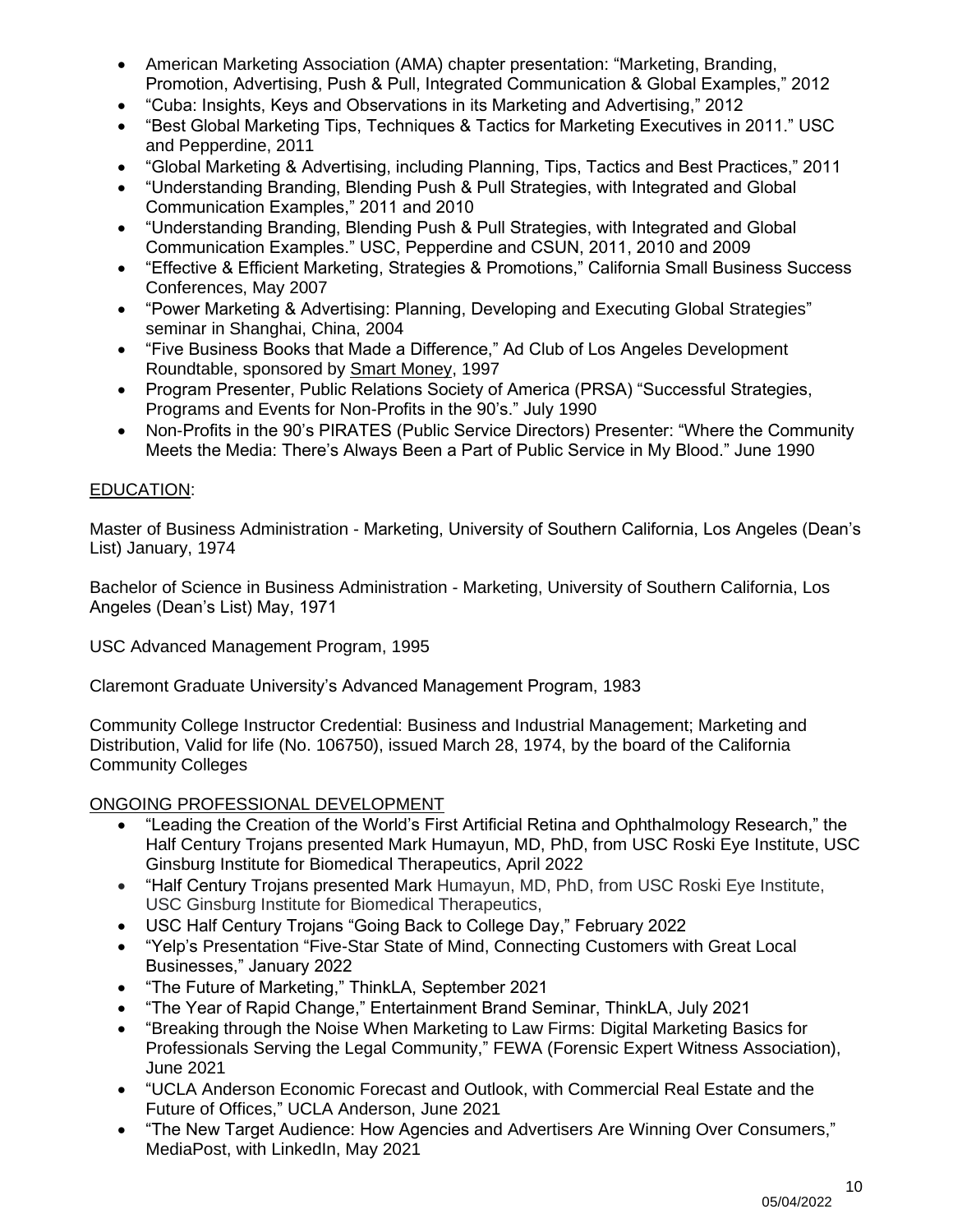- "Big-Ticket Purchasing: Where Brands See Consumers Spending Smart in 2021," ThinkLA, May 2021
- USC Dean's Dialogue: "Business and Change in Hong Kong, China, and Asia," March 2021
- Seminar Series: "Online Training Digital Marketing Intensive," Lydian Stone, January 2021
- "The State of Creativity Right Now: How a Global Pandemic and Cultural Movements Impacted the Advertising Industry," ADWEEK, November 2020
- "A Simple Marketing Guide and Checklist for Building Revenue" EverForward, SagonPhior and Sunny Byte, October 2020
- "UCLA Anderson Economic Forecast and Outlook, Technology and the Post COVID19 Economy," UCLA Anderson, September 2020
- Facebook's "Small Business Resource Guide" Webinar, September 2020
- "Rebooting the Entertainment Industry" sponsored by PwC & Ad Council: Breakthrough Marketing Elite Roundtable, September 2020
- "Business, Boycotts, and Social Media Influence," ThinkLA, August 2020
- "UCLA Anderson Economic Forecast and Outlook, Residential Real Estate," UCLA Anderson, June 2020
- Chapman University Economic Forecast Update, June 2020
- "Digital Advertising Virtual, Optimization, Programmatic Revenue, Mobile Apps, Media Quality and Podcast Revolution," DigiAdvertising and World Forum Disrupt, June 2020
- "Marketing, Promoting and Pricing Your Products During the Pandemic," Baker Hostetler, May 2020
- "Navigating the New Wave of TV Viewership, Viewership Trends and Key Insights:" ThinkLA, April 2020
- "Oprah's 2020 Vision: Your Life in Focus," February 2020
- "Built to Scale: A Masterclass in What It Takes to Win in Entrepreneurship:" LMU MBA Alumni Association, LMU Fred Kiesner Center for Entrepreneurship and Berkeley Haas Alumni Association, February 2020
- UCLA Anderson Economic Forecast and Outlook, UCLA Anderson, December 2019
- "Challenges and Best Practices for Marketers in the Age of Privacy, Don't Let Consumer Privacy Regulations Impact Your Marketing ROI, American Marketing Association, October 2019
- "Economic Outlook, Commercial Real Estate in a Slowing Economy," UCLA Economic Forecast at UCLA Anderson, June 2019
- PVPAL (Playa Vista Parks and Landscape Corporation) Board Education Night & Vendor Expo, June 2019
- "Introduction to Ethical Presence Awareness for Expert Witnesses," FEWA (Forensic Expert Witness Association), April 2019
- "USC Marshall Leadership Summit, Leading Business Transformations, Leading Lifestyle, Culture, Lyrics. Becoming a Leader," March 2019
- "Technology and the Business of Entertainment," Economic Forecast at UCLA Anderson, March 2019
- "One Thing to Change About Your Creative Process," Hightail webinar, November 2018
- ThinkLA's Advanced TV Seminar, April 2018
- "Blockchain: The New Technological Frontier," USC Marshall Partners, April, 2018
- Trade, Taxes & Trump;" "Trump on Trade: US International Trade Regulations, Economic Forecast at UCLA Anderson, March 2018
- 12<sup>th</sup> Annual USC Marshall Leadership Summit: "Premium Brands/Family Legacy; Cyclical Business; Leading with Purpose; Leading a Disruption; Leading High Performers," March 2018
- "Genius of Mozart; Genius of Einstein; Artistic Genius of Michelangelo; Creativity Workshop: How Aha!" Really Happens," One Day University, February 2018
- ThinkLA's Advanced TV Seminar, October, 2017
- University Venturing & Angel Summit, USC Marshall and Lloyd Greif Center for Entrepreneurial Studies, Sixth Annual, with University of Southern California, UCLA Anderson, Cal State LA, LMU/LA, Pepperdine, California Lutheran, Chapman University, UCSB and UC Irvine, May 2017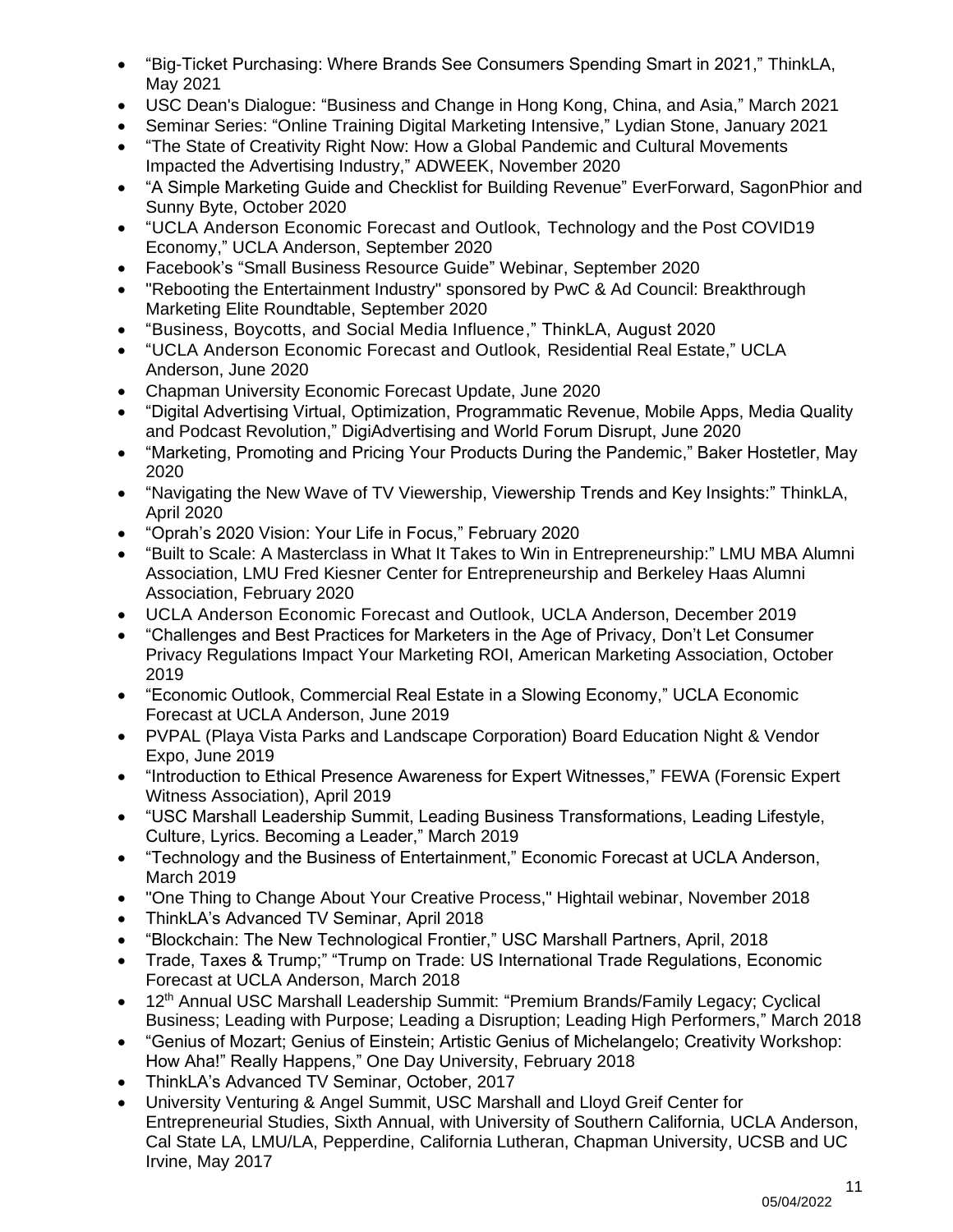- PMP's [\(Property Management Professionals\)](http://pmprollc.com/our-team/) HOA Board Member Training Seminar, featuring Legislative Updates, Case Law Review and Pending Legislation, May 2017
- "The Five P's of Success (Proper Preparation Prevents Poor Performance): A View from the Bench and the Bar," FEWA, March 2017
- "Mobile Breakfast: Branding, Advertising, Content and Expo," Hosted by ThinkLA. Sponsored by Yahoo, March 2017
- "Association Obligations & Conflict Management, IDR-ADR/Nuisance Enforcement HOA Board Training," January 2017
- "Building Your Online Presence; Trends & Tactics," Digital Growth Summit, November 2016
- "Drones/UAV: Unnamed Aerial Vehicles," TASA (CLE credit), October 2016
- "Legal Issues in Advertising/The Use of Cutting-Edge Marketing and Advertising Techniques: How to Reduce Legal Risk," ThinkLA (CLE credit), September 2016
- Digital Growth Summit/Digital Outreach/Best Practices, May 2016
- University Venturing & Angel Summit, USC Marshall and Lloyd Greif Center for Entrepreneurial Studies, Fifth Annual, with UCLA Anderson, LMU, Pepperdine, California Lutheran, Chapman University, UCSB, UC Irvine and USC, May 2016
- PMP's [\(Property Management Professionals\):](http://pmprollc.com/our-team/) HOA Board Member Training Seminar, featuring Legal, Annual Budgets and Reserve Studies, April 2016
- USC Global Conference, "Innovations for a Rapidly Changing World," Shanghai, China, 2015
- "Effective Expert Witness Testimony in Arbitration (FEWA)," November 2015
- "Entertainment Matters: Brands and Branding in the Time of Clickbait," USC Marshall Alumni Association program, September 2015
- Certified Forensic Litigation Consultant (CFLC)™, FEWA Professional, approved and granted, July 2015
- "Thinking Outside the Cookie Jar, New Tools, Opportunities & Risks of Mobile Behavioral Tracking and Text Messaging," IAPP KnowledgeNet Los Angeles, Alston & Bird, (CLE credit), April 2015
- Community Emergency Response Team (CERT) Program: Educated about disaster preparedness for hazards that may impact their area and trained in basic disaster response skills, such as fire safety, light search and rescue, team organization and disaster medical operations, graduated June 2015
- Southwestern Law School's Donald E. Biederman Entertainment and Media Law Institute Online Privacy Conference (7 hours, CLE credits), 2015
- FEWA Annual Conference, Courses and Symposium, April 2015; April 2019
- USC Strategic Marketing Online Program, 2013
- "The Changing Mobile Landscape," ThinkLA's Mobile Marketing, Advertising Seminar, 2013
- "Why Can't They Just Answer The Darn Phone," Automotive News, May 2013
- TEDxUSC: "A Journey Through Spheres of Influence" Conference, 2012
- "Economic Impact of Early Childhood Education/Linchpin of L.A.'s Business Profitability and Global Competitiveness" Conference, First5LA and UCLA Anderson, 2012
- "Digital Business in Europe" Seminar by Edwards Wildman, 2012
- "The Future is Mobile!," ThinkLA's Mobile Marketing, Advertising Seminar, 2012
- "Using Social Media to Obtain Bottom Line Business Results/ROI," 865A Management, UCLA Extension Seminar/Workshop, 2012
- Video@USC Initiative II: "Approaches to Fair Use; Teaching with Video: Copyright, Fair Use and Creative Opportunities," 2012
- Sonoma County Winegrape Commission's Grape Camp, 2012
- "Media Leader's Social Media Bootcamp," LMU, 2012
- "Online Behavioral Advertising: The US and EU Regulatory Regime," 2011
- TEDxUSC: "Actions Speak Louder!" Conference, 2011
- "Media Leader's Twitter, Facebook and LinkedIn Bootcamp," LMU, 2011
- USC Teaching with Technology Conference: "Collaborative Networks," 2010
- TEDxUSC: "Ideas Empowered" Conference, 2010
- USC Global Conference, Taipei, Taiwan, 2009
- USC Teaching with Technology Conference: "The Power of the Edge," 2009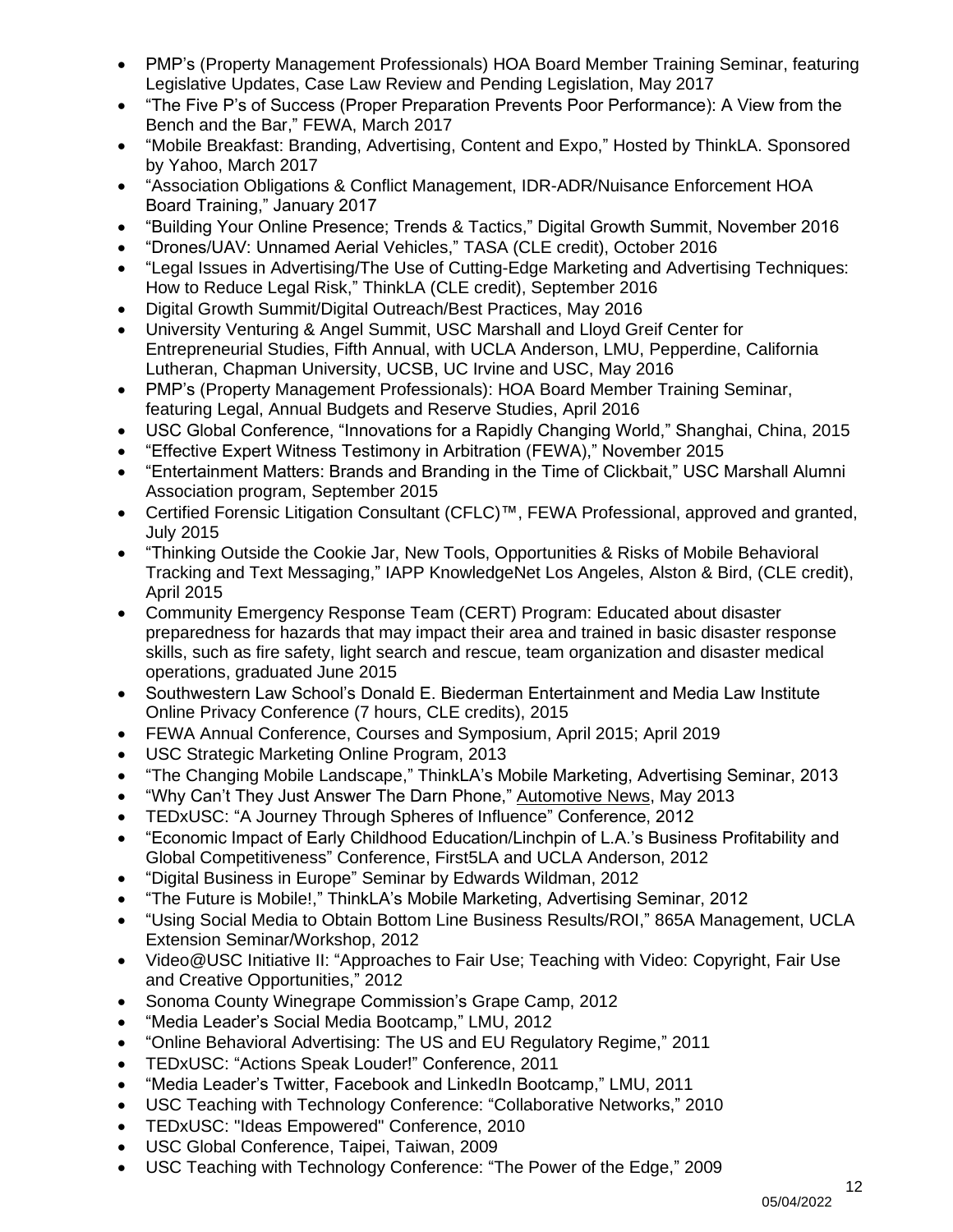- Media Morphosis, Evolving Media, 2009
- USC Global Conference, Tokyo, Japan, 2007
- DIRECTV Certification, Basic DSS Installation, August 1997
- USC Asia Conference, "Challenges & Opportunities for Pacific Rim Societies in the 21st Century," Pacific Rim Executive Education Program, Seoul, Republic of Korea, 2004
- USC Modern Marketing Program: "New Practices for Changing Times," 1995
- Town Hall Executive Series, "Leaders Talking to Leaders," 1989
- The Institute of Advanced Advertising Studies, the American Association of Advertising Studies (4A's) and the USC Program, with team report and presentation on a "Marketing Plan for Anytime Teller," June 1975
- American Institute of Banking, The American Bankers Association, Certificate, 1971

## ARTICLES PUBLISHED; AUTHORED MARKETING, ADVERTISING, CREATIVE, MEDIA ARTICLES

Authored Business Section (front page) articles for the Los Angeles Daily News, on [www.dailynews.com](http://www.dailynews.com/) and on www.csun.edu/busecon/. Plus, articles published in Advertising Age on internships, in ADWEEK on creativity and slogans, Advertising Club of Los Angeles Official Publication, AdLA**,** and in FEWA Newsletter.

- Londre Marketing Blog at [http://londremarketing.blogspot.com/,](http://londremarketing.blogspot.com/) created and published July, 2012 - present
- Londre Marketing Blog with Brian Hemsworth at [http://2guyzonmarketing.com,](http://2guyzonmarketing.com/) created and published in June 2017 - present
- "How to Create a Marketing Strategy," 08/28/09
- Appeared multiple times on KABC 790 radio, including 25<sup>th</sup> Anniversary of the Music Center, 1988-1992
- "Today, Ads Can Sneak Up on You," 01/13/08
- "Product Placement, a Big Part of Media," 09/29/2009
- "Census is a Crucial Tool for Marketing," 08/25/09
- "Precision Pays Off in Advertising Strategy" / "This Space for Rent," 07/21/09
- "Develop a Game Plan for Pricing Decisions," 06/02/09
- "Mother's Day a Triumph of Marketing," 05/05/09
- "Super Bowl Ads: Were They Worth the Millions," 02/02/09
- "Advertising Around the Globe Subject to Nip/Tuck/Enhance," 01/13/09
- "Americans Still Count the Penny," 11/11/08
- "2010 Census as a Marketing Resource," October, 2009, FEWA Newsletter, a Professional Association of Consultants Providing Expert Services
- Creator, own the copyright for the Marketing concept, the Nine P's/9 P's ©2007, which augments the Marketing Mix and 4P's by the American Marketing Association, Neil Borden and E. Jerome McCarthy)
- "Block Party Has Lasting Benefits," NEWS -Westwood Hills Property Owners Association Newsletter, Fall 2004
- "Summer Internships," fifth in a series, Advertising Club of Los Angeles Official Publication, AdL.A., 1997
- "Need an Intern? Dial the Ad Club," Advertising Club of Los Angeles Official Publication, AdL.A.**,** 1989
- "Summer Interns: Pay Now, Reap Later," Advertising Age, 08/1988
- "So, You Think You Know Advertising," ADWEEK, 02/11/85
- "Test Your Ad Sense," ADWEEK, 06/11/84
- "Let the Londre Quiz Test Your Ad Sense," ADWEEK, 09/12/1983

## AWARDS AND ACKNOWLEDGMENTS

• "Polished Apple" Award Recipient (2008 and 2006), honoring commitment to students at California State University, Northridge (CSUN)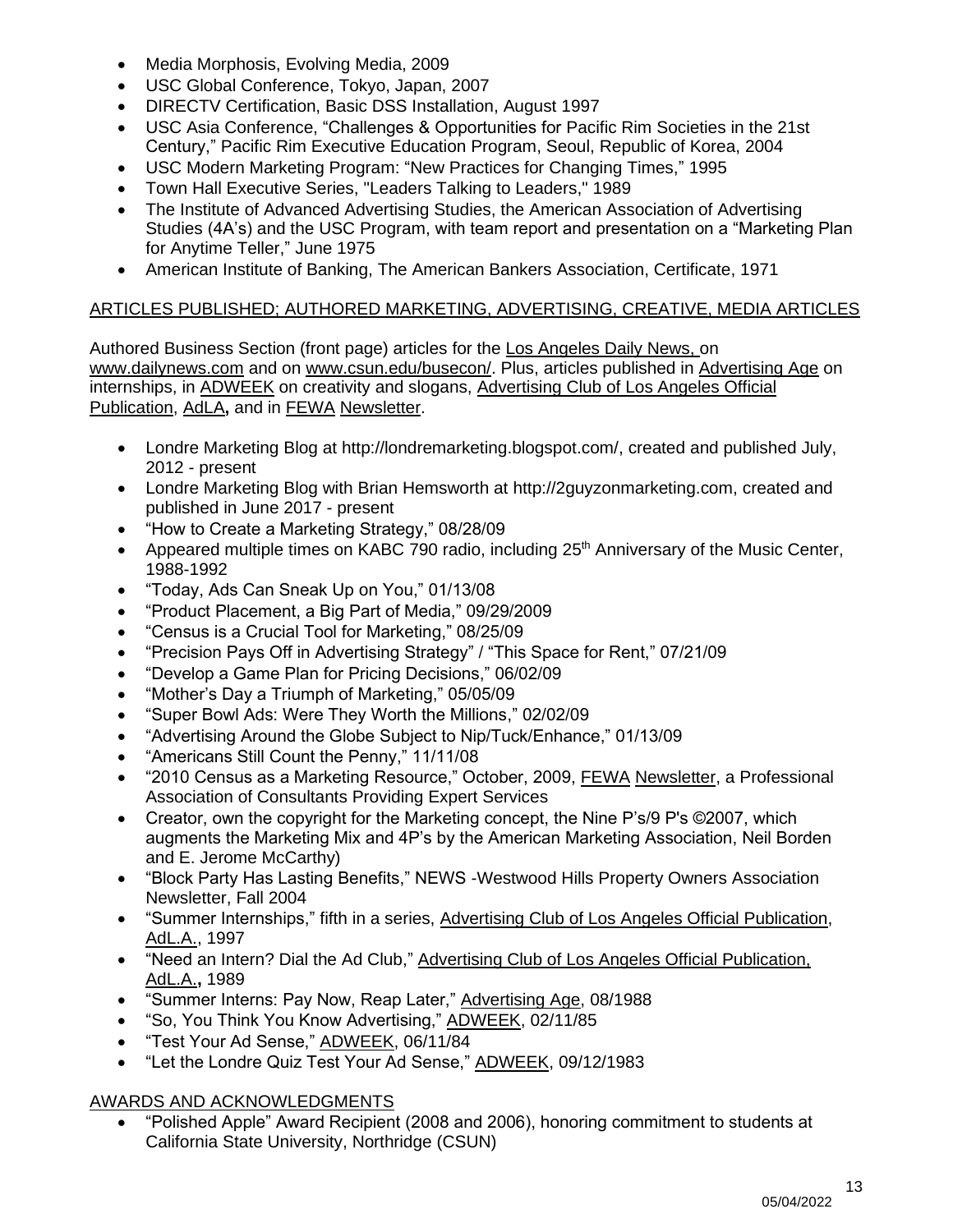- University of Southern California, School of Journalism, Special Excellence Award for Outstanding Achievement in Support of School's Academic Goals (April 1993)
- USC Parents' Association Teaching and Mentoring Award (2006)
- City of Los Angeles Fire Department's "Contribution to the Safety of Los Angeles" (1985)
- Los Angeles County Board of Supervisors "Salute to Larry S. Londre, for 25<sup>th</sup> Birthday Celebration of Music Center and Commitment to Performing Arts" (1989)
- Outstanding Citizen Award (1993), Los Angeles City Council ("There's Nothing Cool About Fireworks")
- Distinguished Professor, California State University, Northridge (1999)
- USC News, "Advertising Pyrotechnics" June, 1995 (https://news.usc.edu/21868/Advertisingpyrotechnics/)
- Extraordinary Service Award, Wilshire Chamber of Commerce (1993)
- FEWA (Forensic Expert Witness Association), Certificate of Appreciation for Outstanding Service as a Speaker (2006, 2014, 2015, 2017)
- The Music Center Events and Program: Awards for Best Community Program from Publicity Club of Los Angeles (1991 and 1992)
- Award from California League of Cities (1991)
- Belding Award, Advertising Club of Los Angeles (1990)
- PRSA (Public Relations Society of America) Award (1990)
- Joseph Roos Community Service Award, PRSA (Public Relations Society of America) (1990)

## PROFESSIONAL ASSOCIATIONS AND VOLUNTEER ACTIVITIES

- Volunteer, Alumni Day of SCervice Project with USC Gould Law Alumni Association of Los Angeles and Friends of Ballona Wetlands for Ballona Creek Cleanup (March 2022)
- Volunteer, Career Pathway Connections, student interviewee training at LA Promise Fund and Foshay High School (February and March 2022)
- Board of Director and Member, HCT (Half Century Trojans), with events and activities promoting the Trojan Spirit and strengthen the bonds that connect USC alumni lifelong and worldwide. (2021 to present)
- Ordained, Credentials of Ministry, Universal Life Church Ministries, August 2, 2021
- Volunteer, Alumni Day of SCervice Project for needy, foster kids, Children's Bureau and all4kids.org (August 2021)
- Co-Chair, University of Southern California, Class of 1971: 50<sup>th</sup> Reunion Program and Events, (2021 – present)
- Member, LAX Coastal Chamber of Commerce (2020 to 2022)
- Community Representative, Operations LAPD/LAFD-West Bureau's Townhall (October 2019)
- Host, 2019 Trojan SCuppers mentoring event, celebrating USC's traditions and transformation, part of USC Alumni Association (USCAA) and Society 52 (October 2019)
- Board Director/Executive Board Member/Secretary/Treasurer/Event Chair/Member AdRelief of Greater Los Angeles: a volunteer organization made up of advertising and promotions professionals brought together to help their colleagues in times of life crisis, formerly AIEF (Advertising Industry Emergency Fund) (1975-present)
- Volunteer, USC's Healthy Minds Research (2010 to present)
- Class Leader/Committee Member/Co-Captain/Co-Chair, Loyola High School Class (LHS), Class of 1967:  $45<sup>th</sup>$  Reunion Program (2012), including 150 Anniversary programs (2015); 50<sup>th</sup> Reunion Committee, 2017 (2011 – present)
- Chair, AdRelief/Advertising Industry Emergency Fund (AIEF) Movie Night Fundraiser, each year, (2006 – present)
- Volunteer, Alumni Day of SCervice Project at Hopkins Wilderness Park (March 2019)
- Board Member, FEWA Education Committee (March 2019 present)
- Host, 2019 Trojan SCuppers mentoring event, celebrating USC's traditions and transformation, part of USC Alumni Association (USCAA) and Society 52 (March 2019)
- Chair, "Safety First in Playa Vista and on Bluff Creek," PVPAL's Safety & Traffic Committee (January 2019 - present); Dawn Suskin, Executive Director said in August 2019: "We are a better and stronger community because of residents like you."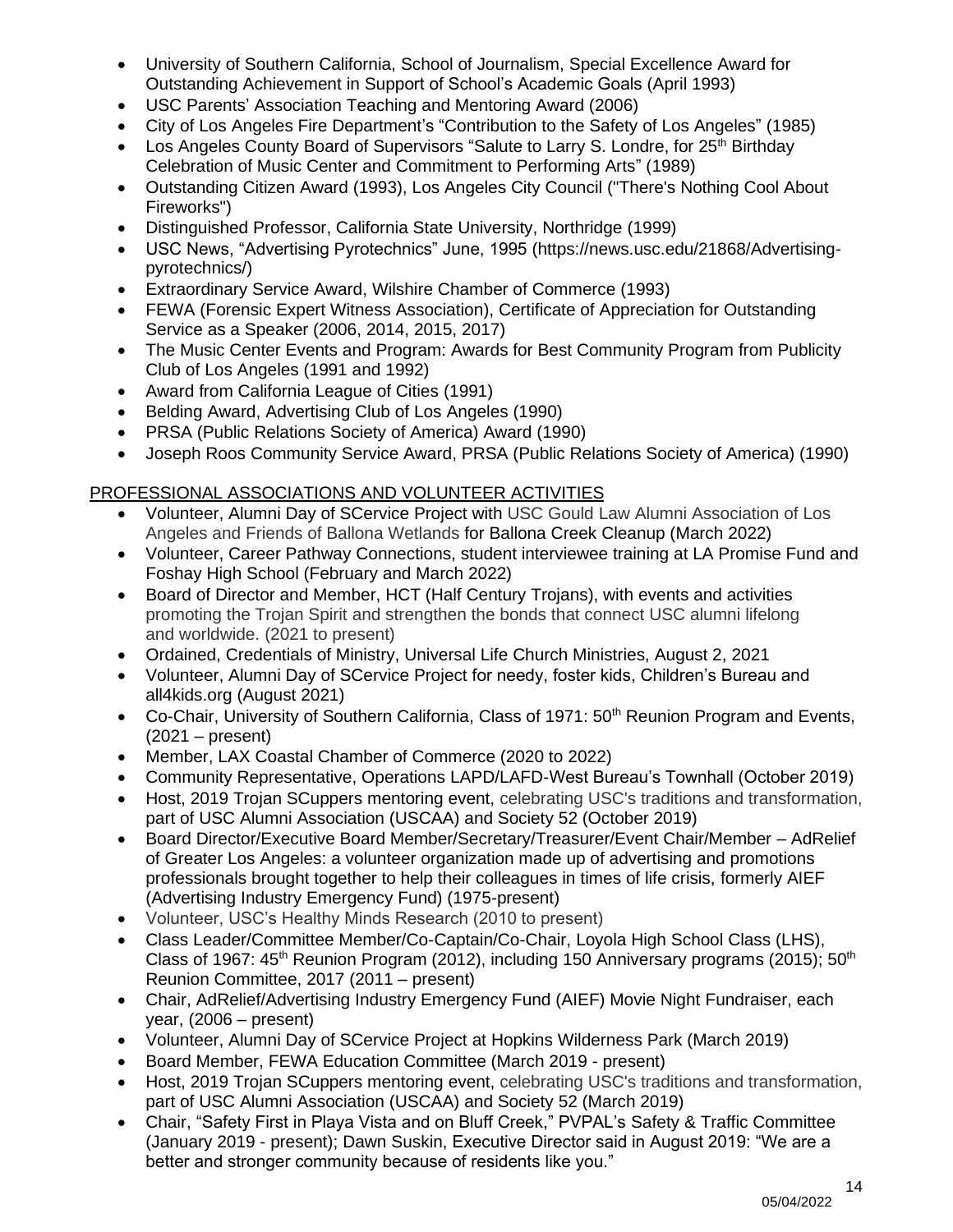- Volunteer, Los Angeles Regional Food Bank, "Day of Service," with Loyola High and ThinkLA, City of Commerce, CA (October 2018)
- Participant/Contributor, embRACE Los Angeles, a program and an initiative aimed at unifying Angelenos, empowering communities, citywide conversation about race and racism, changing inequities throughout L.A. (April 2018)
- Volunteer, USC School of Architecture Day of SCervice at A Place Called Home, a safe haven in South Central Los Angeles (March 2018)
- Judge, Mobius Awards, International/Global Advertising Competition (2010, 2011, 2012, 2013, 2014, 2015, 2016, 2017, 2018, 2019 and 2020)
- Judge, Gelato Festival America (Carpigiani Gelato University): Santa Barbara, CA (October 2017)
- Volunteer, USC Dornslife Day of SCervice at LAC + USC Medical Center (March 2017)
- Volunteer/Mentor, The Loyola Alumni Mentorship Program (LAMP) (2016-present)
- Judge, USC Marshall School, Lloyd Greif Center for Entrepreneurial Studies, New Venture Seed Competition (March 2017)
- Volunteer, Living through Giving Foundation and [Hashtaglunchbag.](https://www.facebook.com/hashtag/hashtaglunchbag?source=feed_text&story_id=705400009609283)org (November 2016)
- Board Director, including Vice President, Park Homes & Lofts/PH&L in Playa Vista, CA (June 2013 - July 2017; December 2018 – November 2019)
- Member, ConnectSC USC Student Affairs: Resource for USC Career Center and USC Alumni Association, helping launch careers or make career transitions (2012 - present)
- Judge, USC Marshall School, Lloyd Greif Center for Entrepreneurial Studies, New Venture Seed Competition (March 2016)
- Volunteer, USC Day of SCervice at My Friend's Place, which assists and inspires homeless youth to build self-sufficient lives (March 2016)
- Volunteer, CanJam Volunteer Day at LA Regional Food Bank, with ThinkLA (October 2015)
- Volunteer, Special Olympics World Games, "Health Athletes," Los Angeles (July 2015)
- Judge (Tasting and Recipe), Oxnard Salsa Festival/Salsa Recipe Contest, presented by Oxnard Downtowners (July 2015)
- Team Captain, Day of Service for Loyola High School, 150 Sites Day (at Homeboy Industries), part of Sesquicentennial Events and Volunteerism (April 11, 2015)
- Volunteer, USC Day of SCervice for InterSorority Parents Council supporting the Neighborhood Academic Initiative (NAI) at the USC Community House (March 2015).
- Contributor/Participant/Volunteer/Research Participant in USC's School of Gerontology's "Words and Images" Study (2013 - 2014)
- Volunteer, USC Day of SCervice at Richstone Family Center dedicated to preventing/treating child abuse, preventing violence in families, schools and communities (2014)
- Volunteer/Research Participant in, USC School of Psychology's "Bottom-Up and Top-Down Interactions Between Emotion and Cognitive Control" Study (2014)
- Presenter/Contributor/Judge/Interviewer for Foshay Tech Academy, including Internship Day and Hour of Code Tech Fair at Foshay Learning Center/Foshay High School, Los Angeles (2013 - present)
- Volunteer, USC Second Decade Society, Day of SCervice (2013)
- Volunteer, ThinkLA Save the Surf/Protect the Beaches (May 2013)
- Board Director/V.P., WHPOA, Westwood Hills Homeowners Association (2003 2013)
- Creator and Founding Member of Annual Westwood Hills' Cashmere, Tilden and Montana (with Greenfield and Denslow) Block Party (2002 – 2013)
- Member, UCLA Anderson Economic Forecast in Partnership with the Center of Global Management/ CIBER (2009 – present)
- Volunteer, USC Alumni Day of SCervice, "CFY's "Powering a New Generation of Learning; Computers for Kids" program, in conjunction with USC Friends and Neighbors SCervice Day (2012)
- Volunteer, Project Angel Food, Thanksgiving (2010, 2011 and 2012)
- Volunteer/Contributor/Participant, Gorilla Trekking Certificate in the Cause of the Critically Endangered Mountain Gorillas in Rwanda, 2012
- Judge, ThinkLA Interactive Awards/Advertising Competition (2011)